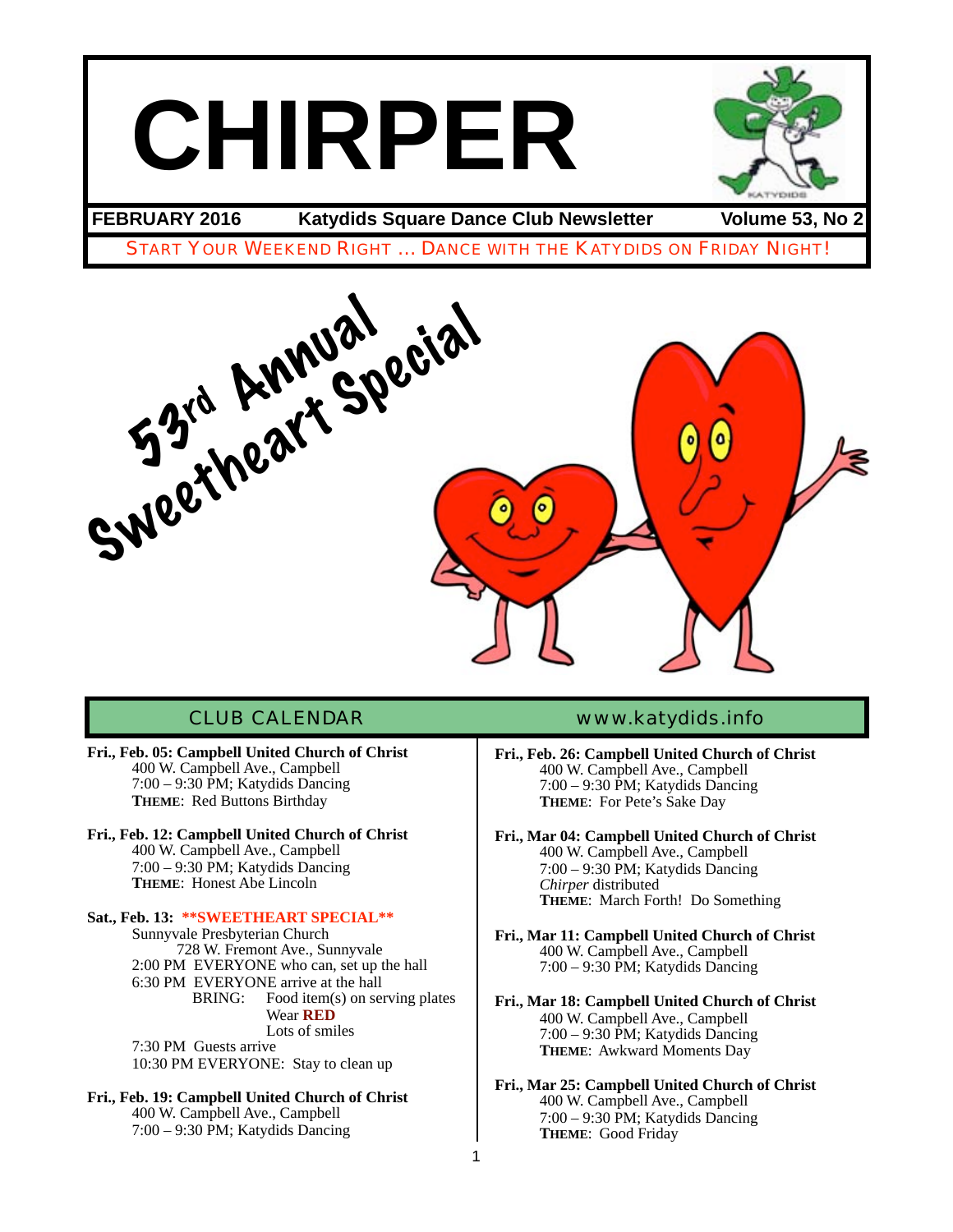#### SQUARE HEAD ASSIGNMENTS and DUTIES

*Super Square Head Stephanie Stevens (408-871-9525)*

Feb. 05........Tillman / Criswell Feb. 12........Paterson / Stevens Feb. 19........Angotti / Smith Feb. 26........Hebson

Mar. 04 .......Hosoda Mar. 11 .......Wilhelmsen Mar. 18 .......Grubb & Lehnhoff Mar. 25 .......Steele

Apr. 01........Tillman / McManus Apr. 08........Willey Apr. 15.Bruns Apr. 22........De Lapp Apr. 29........Franger / Moore

#### **Before the dance:**

- Notify the Super Square Head, Stephanie Stevens, 408-871-9525 of any needed changes to assigned dates.
- Purchase and bring 6 to 8 lbs ice for the water cooler.
- On scheduled night, the designated Square Heads should arrive by **6:30** PM.and stay until clean up is finished around 9:45 PM. A Katydids member with a key will open the doors and will secure the hall at end of evening.
- Sweep floor if needed and set up tables and chairs.
- Make ice water and start hot water for tea & coffee. • Set up food & drink tables and put out flyers on table.

#### **During Club dance:**

- Welcome everyone at the sign-in table.
- Collect a **\$5.00** donation from each guest and have them sign in. "Regular" guests sign the prepared sheet, new guests sign the guest book.
- In the green box, there is an envelope with petty cash for making change.
- Offer raffle tickets: 5 tickets for \$1.00.
- In the green box, there are envelopes for keeping track of money collected during the evening.
- Divide the raffle proceeds 50% to the Club, 50% to the winner.
- Check that water and cups do not run out during the evening.

#### **After the dance:**

- If Treasurer is not present, pass monies collected to any Executive Board Member.
- ALL MEMBERS can help the Square Heads clean up. Help put away tables and chairs and pack up the coffee pot, cooler and other supplies put back into the Club cupboard.
- *Remove non-recyclable trash accidentally tossed into the designated recycle bins*. Take the trash bags out to the dumpster located in the side parking lot.
- Sweep or wet mop the floor as necessary.
- Note: Tables must go into the closet FIRST (remember the Caller's table, too), then the chair rack.
- Notify the Quartermasters, **Steven Lehnhoff or Naomi Grubb** (408-227-3631) of any replacement supplies needed for the next week.

#### PLUS LEVEL DANCE EVENTS

#### **Feb. 27: 3/4 Thru Winter; El Camino Reelers**

St. Andrews Methodist Church 4111 Alma St., Palo Alto 7:30 – 10:30 PM

Caller: Gary Monday

#### **Mar. 4-6: Wing Ding; CCSDA**

Merced County Fairgrounds 900 Martin Luther King Way, Merced Callers: Mike Sikorsky, Charlie Robertson, Randy Dougheerty

Cuers: Sharon & Casey Parker, Mary Ann Callahan & Craig Cowan

#### **Mar. 18-20: USDA Fiesta**

Kern County Fairgrounds, 1142 So. P St., Bakersfield Callers: Tony Oxendine, Bronc Wise, Charlie Robertson, Michael Kellogg, Justin Russell Cuers: Mary Ann Callahan & Craig Cowan, Sharon & Casey Parker, Neil Booth & Patty Harshman

#### **Apr. 1-2: Annual Jamboree; NSDA**

Mercy Oaks Campus 100 Mercy Oaks Dr., Redding Callers: Jet Roberts, Doug Davis

Cuer: TJ & Bruce Chadd

#### **Apr. 8-10: Califosrnia State Square Dance Convention** Fresno Fairgrounds

 1121 South Chance Ave., Fresno

- Callers: Tony Oxendine, bob Baier, Jet Roberts, Jie<br>Saltel, Charlie Robertson
- Cuers: Sally & Bob Nolen, Sharon & Casey Parker

#### **Apr. 16: Circus, Circus; Rockin' Jokers** Caller: Darren Gallina Cuer: Sue Harris & Anne Gracia

### SUPPORT OUR NEWEST DANCERS!

#### **SEPTEMBER CLASS LEVEL HOEDOWNS**

- **Feb. 6; Hearts & Flowers Hoedown; CPSD**<br>Camden Community Ctr; 3369 Union Ave., San José 7:30 – 10:00 PM Callers: Tork Clark Bring food to share
- **Mar. 5: Spring Fling Hoedown; Sunnyvale Squares** Murphy Park, 250 N. Sunnyvale Ave. Sunnyvale 7:30 – 9:45 PM Caller: Rich Reel

#### **JANUARY CLASS LEVEL HOEDOWNS**

**Apr. 2: Newer Dancer Hoedown; Bows & Beaus** Camden Community Ctr; 3369 Union Ave., San José

#### GENERAL DANCE PROGRAM EVENTS

- **Feb. 20: General Dance; SCVSDA**
	- St. Andrews United Methodist Church, 4111 Alma St., Palo Alto

7:30 – 10:00 PM; Callers: Bob Elling, Rich Reel

**Mar. 26 General Dance; SCVSDA**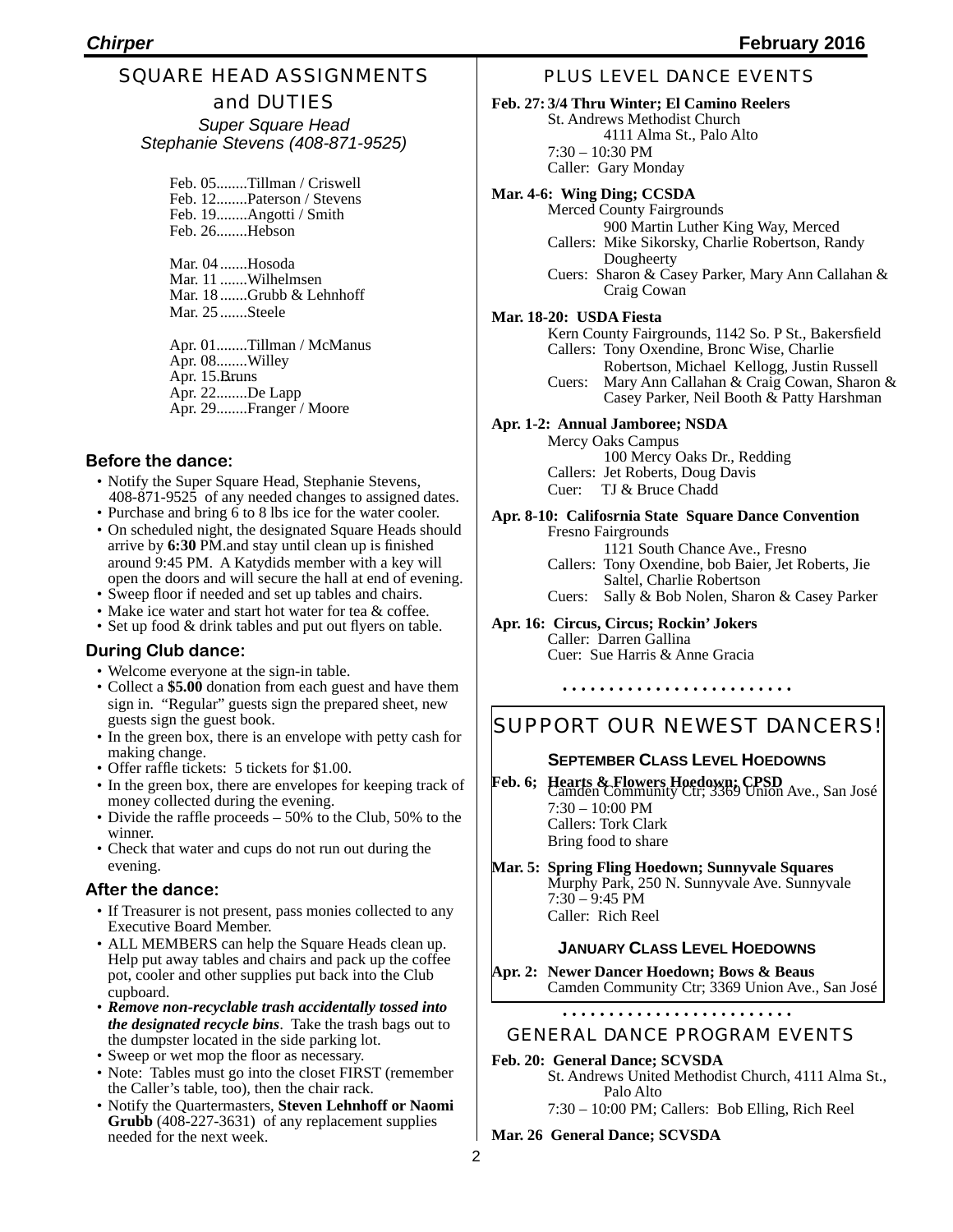**The Sweetheart Special Hoedown** will be at the Sunnyvale Presbyterian Church at 728 Fremont Ave., just west of Hollenbeck Ave.

Below are the Committees and the chairs who have volunteered so far:

SHS Chair Gary De Lapp Kitchen Maxine Darknell Decorations Sue De Lapp Badges / ribbons Lloyd Darknell Publicity Gary De Lapp Door Pat Angotti / Roger Smith Raffle table **Pat Angotti / Dory Clark** Raffle ticket sales Morris Hosoda Beverage stations OPEN

Since Katydids Club Members are not required to pay to attend their own Hoedown, we can ALL help by participating with some of the tasks and by providing food for our guests.

#### CHURCH FOOD PANTRY

The church Food Pantry supplies emergency and supplemental food to those who need it. Some clothing items and toiletries are also available. Donations are gratefully received throughout the vear. Katydids Club member Pat Angotti has Katydids Club member **Pat Angotti** has kindly offered to notify the church staff when the Club has items for pick up.

Suggested items include: Canned ham, spam, corned beef, tuna, etc. Canned dinners, canned beans Hearty and condensed soup Peanut butter, jam, jelly Peanut butter or cheese cracker snacks Canned vegetables (no green beans, please) Individual and family size applesauce Canned fruit, cold cereal, crackers Individual & family size juice, tea, coffee, bottled water Toothpaste, toothbrushes, shampoo & conditioner, Safety razors, toilet paper, sandwich size plastic bags Clothing and shoes

## PRESIDENT'S CORNER

Hi Katydids,

It's the time of year when we all need to be thinking about what we can do to help with the Sweetheart Special Dance that our Club is having again this year. We have various areas that need help from members. We need members to come at 2:00PM Saturday to help with the setup. See Gary DeLapp for assignment. Please sign up to be on one of the committees and let's make this dance another success story.

We are also going to start a Singles Rotation on a trial basis for the month of February. Anyone who comes without a partner will be encouraged to sign up for the rotation. We will use manual rotation board starting with the second tip of the night.

Also, it's time to start thinking about taking on a board position. Some of the current board may not want to seek re-election. The nominating committee will be looking for members to run for the vacant board positions for the next term starting in May.

## **Lloyd**



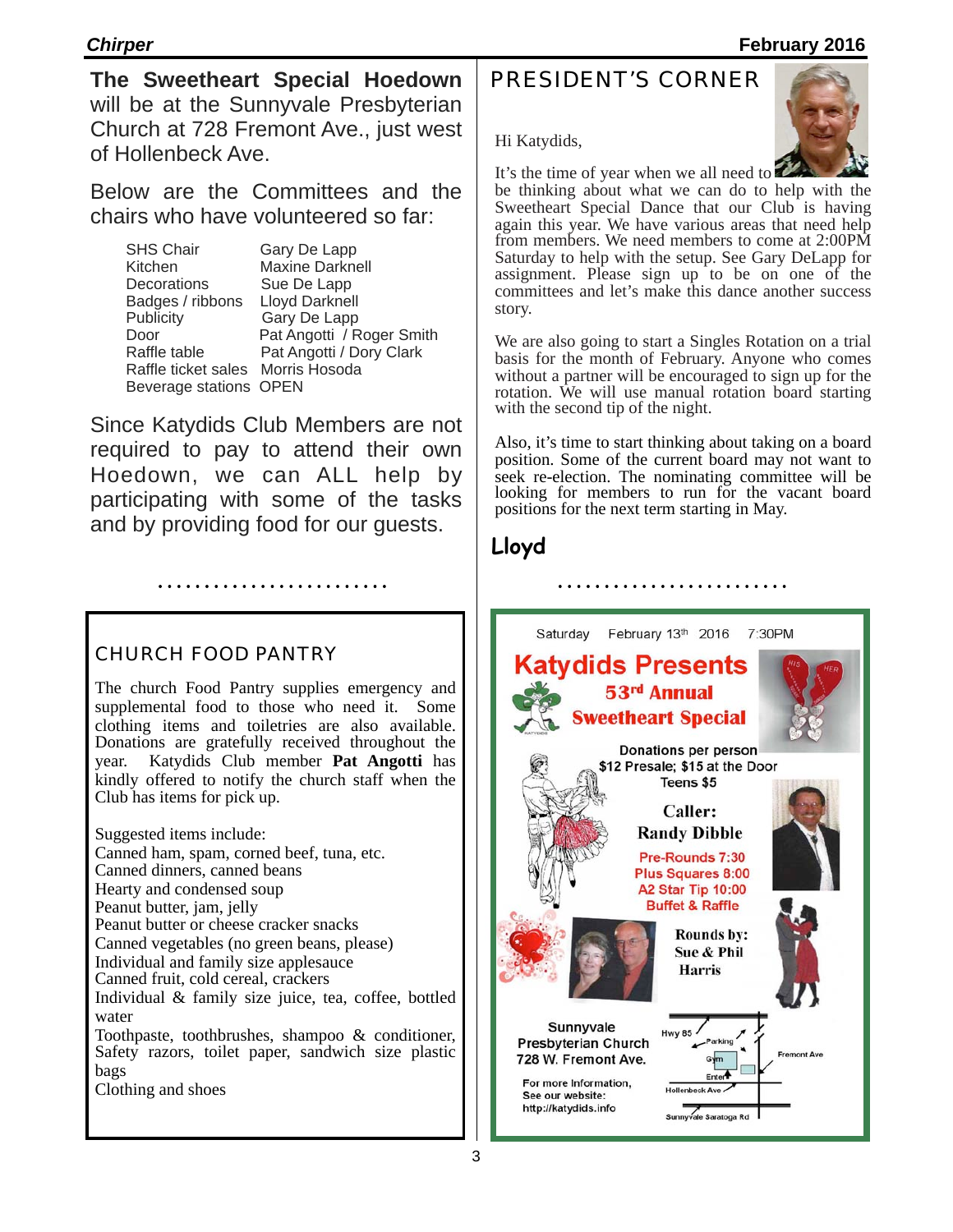#### *Chirper* **February 2016**

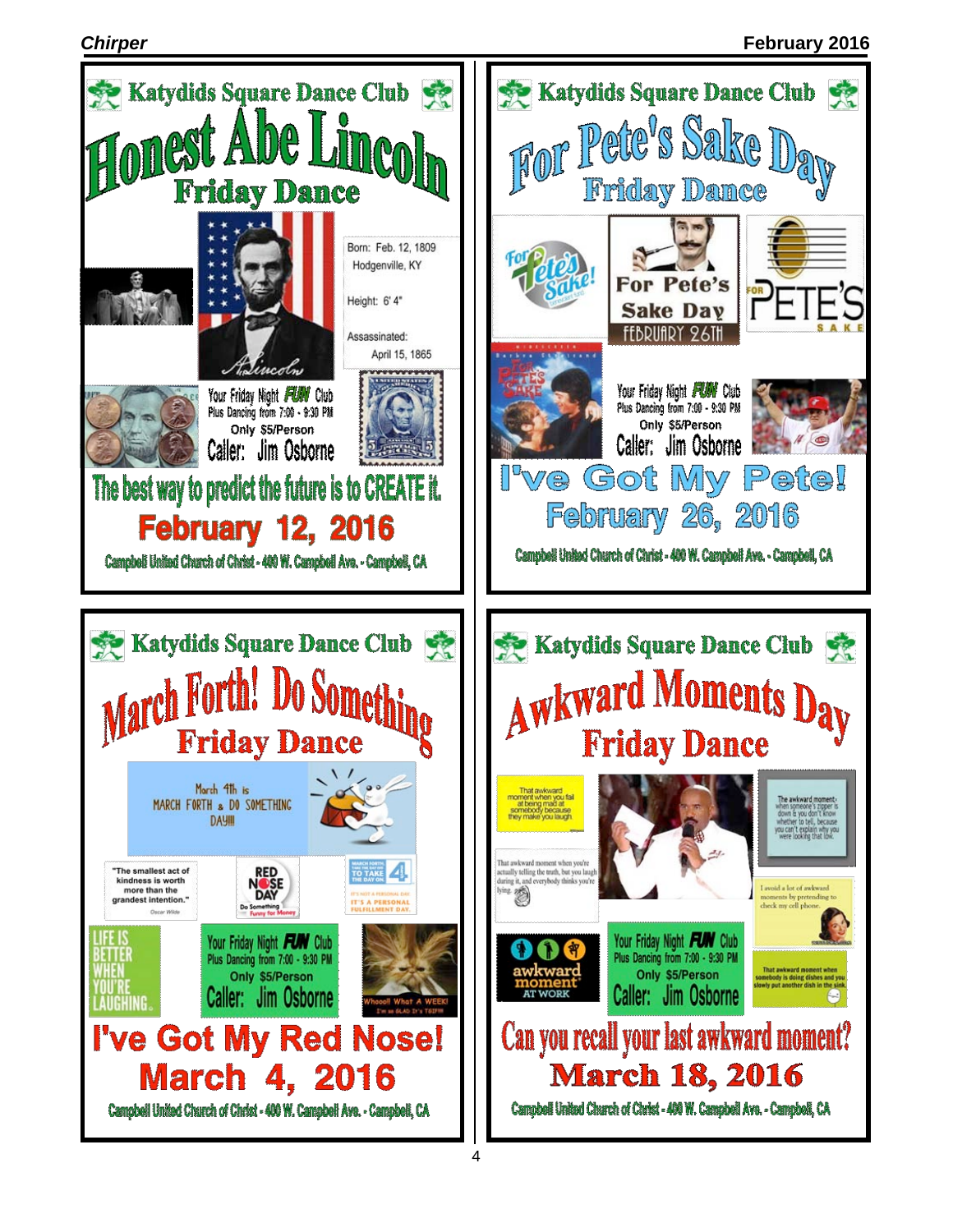## *Chirper* **February 2016** *Chirper Chatter…*

**Square Dance Calls Picture Puzzle Time…** Last month's answers:

 $#17 -$  Peel Off #18 – Box the Gnat

**#19**



**#20**



## **Photo Puzzle Time…**

What is this machine, box, equipment and what is it primarily used for?



Last Month: Photo of a STAR of Bethlehem high on a 60 foot dead pine tree on the property of former Katydids, Al & Shirley DeRidder of Cupertino.

As stated in the January *Chirper Chatter*, **Skip** and **Steph Stevens** had their delayed Christmas and three Birthday celebrations on January 31. There was much talk among the clan about the recent trip of Steph's son, wife and two girls who were in Europe and the girl's choir performing for Pope Francis on New Year's Day...

We seem to have so many problems with knees and hips that makes square dancing very painful. **Opal Hebson** does not seem to want to go through a series of operations, so hopefully the warmer weather may be better for her. Lisa Steele is still on the mend though she has danced some. Our stalwart **Tillie Tillman** does manage to get in some tips. He does not want to go through an operation either so he must be on some painkillers. **Janis Parsons** had a knee replacement and it has been 3 months but I have difficulty trying to contact her. **Roger Smith** does not want an operation either so his choice is not to dance but faithfully, loyally, pays his dues. I forgot what they did for **Sandy Bruns**, but she sure is looking great! Now I would like to tell you a little secret to my longevity even being the second oldest member in this club. In addition to square dancing and senior softball, I exercise every night for about  $\frac{1}{2}$  hour using a Thera-Band, a green coded one. It is a 4" wide rubber band which comes in a long roll. I cut off at about 14' and loop it around a desk leg for my leg exercises and another around a computer table (higher up) for my arm exercises. I also do squats and sit-ups without the rubber band. My theory on using the rubber band is that we all have so much vertical bounces to our knees and hips so I use the rubber band for horizontal leg exercises. Think about it! You can ask me questions and I will be glad to answer them…

Heard from **Janis Parsons** stating that she doesn't remember doing anything to cause her muscle spasms around her left upper shoulder, arm and chest area but would like an extension on her Leave Of Absence…

> *Morris Hosoda* [moho77@gmail.com](mailto:moho77@gmail.com)

# HAPPY BIRTHDAY!

| <b>Bob HebsonFeb. 06</b> |  |
|--------------------------|--|
| Alice McManusFeb. 08     |  |
| Lloyd Darknell Feb. 20   |  |

#### WINTER BEGINNER CLASSES

TUESDAYS: Sunnyvale Squares Caller/Instructor: Rich Reel Murphy Park, 250 N. Sunnyvale Ave., Sunnyvale 7:00 – 8:30 PM Starts: March 1, 2016 Cost: 1st night FREE; then \$25 per month Contact: Roger 408-744-1021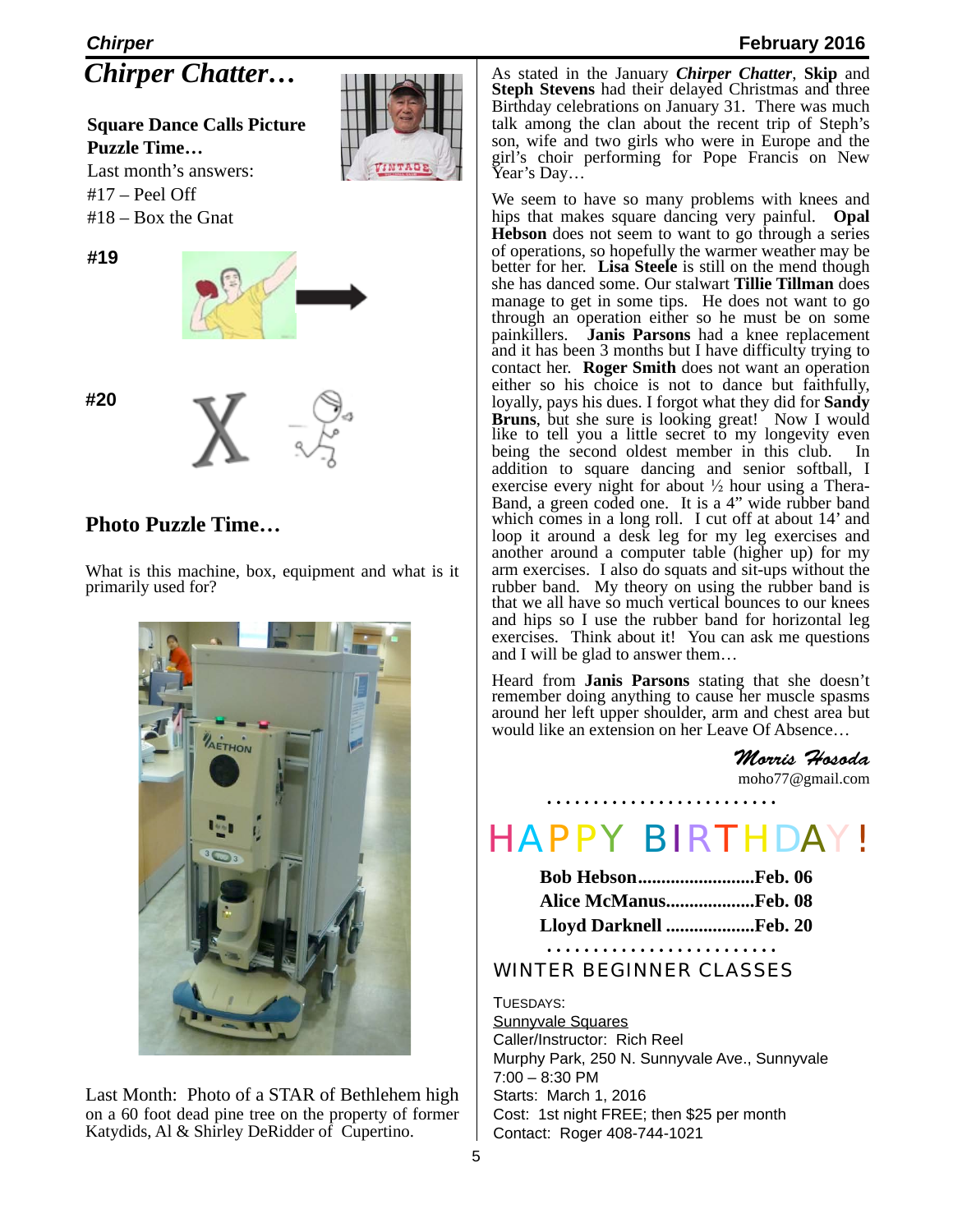











**Friday, January 29, 2016**







Photos courtesy of Stephanie Stevens Photos courtesy of Stephanie Stevens